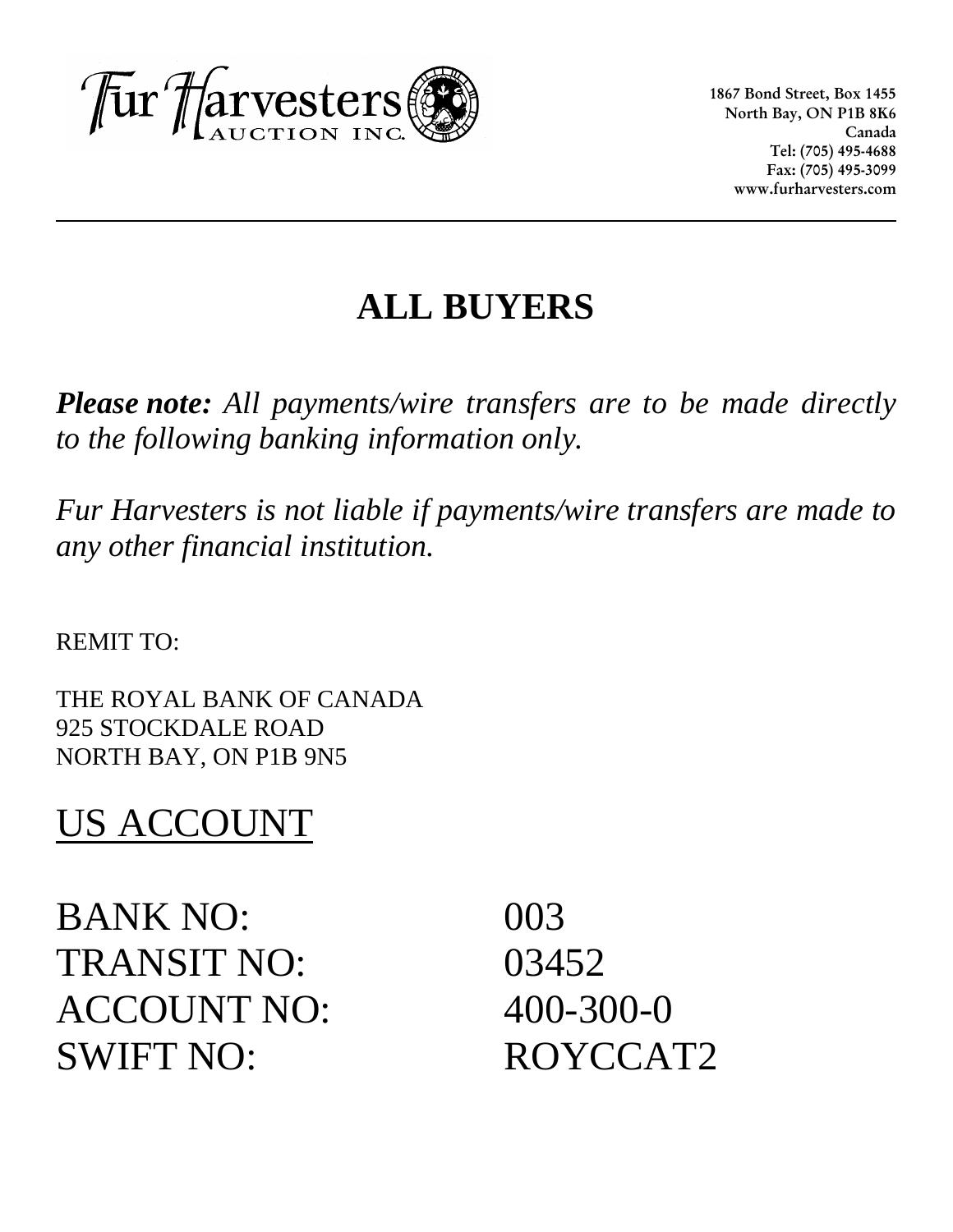### <u>FUR HARVESTERS AUCTION INC.</u> CLEARANCE AND DEPOSIT REQUIREMENTS

Full payment by cheque, wire transfer, or irrevocable letter of credit is due by prompt date.

Prior to each auction, every purchaser intending to bid shall deposit with the auction company an amount of money equal to 35% of the total intended purchases. At any time thereafter, the purchaser upon demand will pay additional deposits as required by the auction company, which will not be less than 35% of the amount of additional purchases.

All amounts not cleared by prompt date will be subject to interest charges from prompt date until such time as payment is received. The rate of interest charged will be 1 % per month on the outstanding balance and may change from time to time at the company's discretion.

## **STORAGE AND INSURANCE**

Charges for insurance and storage will be levied against all purchases not fully paid within seven (7) days of prompt date. The current charge for insurance and storage is \$0.50 per \$100.00 of value per month or portion thereof.

Goods that are fully paid by prompt date will be stored free of charge for thirty (30) days from prompt date. If purchases are not cleared by that date, storage and insurance charges will accrue.

### **HANDLING FEES - EFFECTIVE FEBRUARY 22, 2019**

Packing and handling charges will be assessed on all invoices/shipment. Handling fees are as follows:

| Squirrel            | 松鼠   | Белка                     | \$<br>0.30  |
|---------------------|------|---------------------------|-------------|
| Ermine              | 白鼬   | Горностай                 | \$<br>0.40  |
| Opossum             | 鼠    | Опосс<br>VM               | \$<br>0.25  |
| <b>Muskrat</b>      | 麝鼠   | ондатра                   | \$<br>0.60  |
| <b>Skunk</b>        | 臭鼬   | Скунс                     | \$<br>2.00  |
| <b>Wild Mink</b>    | 水貂   | Дикая норка               | \$<br>1.25  |
| <b>Wild Fox</b>     | 狐狸   | Дикая лиса                | \$<br>3.00  |
| Sable               | 紫貂   | соболь                    | \$<br>3.25  |
| Coyote              | 郊狼   | Койот                     | \$<br>4.00  |
| Beaver              | 海狸   | Бобер                     | \$<br>3.00  |
| Fisher              | 貂    | Фишер                     | \$<br>3.00  |
| Hair Seal           | 海豹   | Волосы тюленя             | \$<br>3.50  |
| Badger              | 獾    | Барсук                    | \$<br>3.00  |
| Wolverine           | 狼獾   | Росомаха                  | \$<br>6.00  |
| Otter               | 水獭   | Выдра                     | \$<br>7.00  |
| Lynx                | 猞猁   | Рысь                      | \$<br>11.00 |
| Lynx Cat            | 猞猁猫  | Кот рысь                  | \$<br>11.00 |
| <b>Black Bear</b>   | 黑熊   | Черный медведь            | \$<br>10.00 |
| <b>Timber Wolf</b>  | 木狼   | лесной волк               | \$<br>11.00 |
| <b>Grizzly Bear</b> | 灰熊   | Медведь гризли            | \$100.00    |
| Polar Bear          | 北极熊  | Белый медведь             | \$250.00    |
| Ranch Fox           | 狐    | Лисий мех-ранчо           | \$<br>2.50  |
| Raccoon             | 貉子   | Енот                      | \$<br>2.50  |
| <b>Dressed Fur</b>  | 熟皮   | Шкурки меховые выделанные | \$<br>3.50  |
| Nutria              | 海狸鼠  | Нутрия                    | \$<br>0.75  |
| <b>Ranch Mink</b>   | 牧场貂皮 | Норка ранчо               | \$<br>0.35  |
| Castoreum/Pound     | 海狸/磅 | Бобровая струя / фунт     | \$<br>2.50  |

Note: All amounts stated are in U.S. funds

Commission Fee: 8.2% (currently 7% plus marketing charge of 1.2%) - Prompt Date July 12, 2022 **Prick Stamping:**Prick stamping is available for the nominal fee of \$0.35 per skin.

# **CLAIMS**

No claims for deficiencies will be considered by the Company after the goods have been removed or shipped from the Company's warehouse. All samples are provided without liability and are intended to serve only as a guide.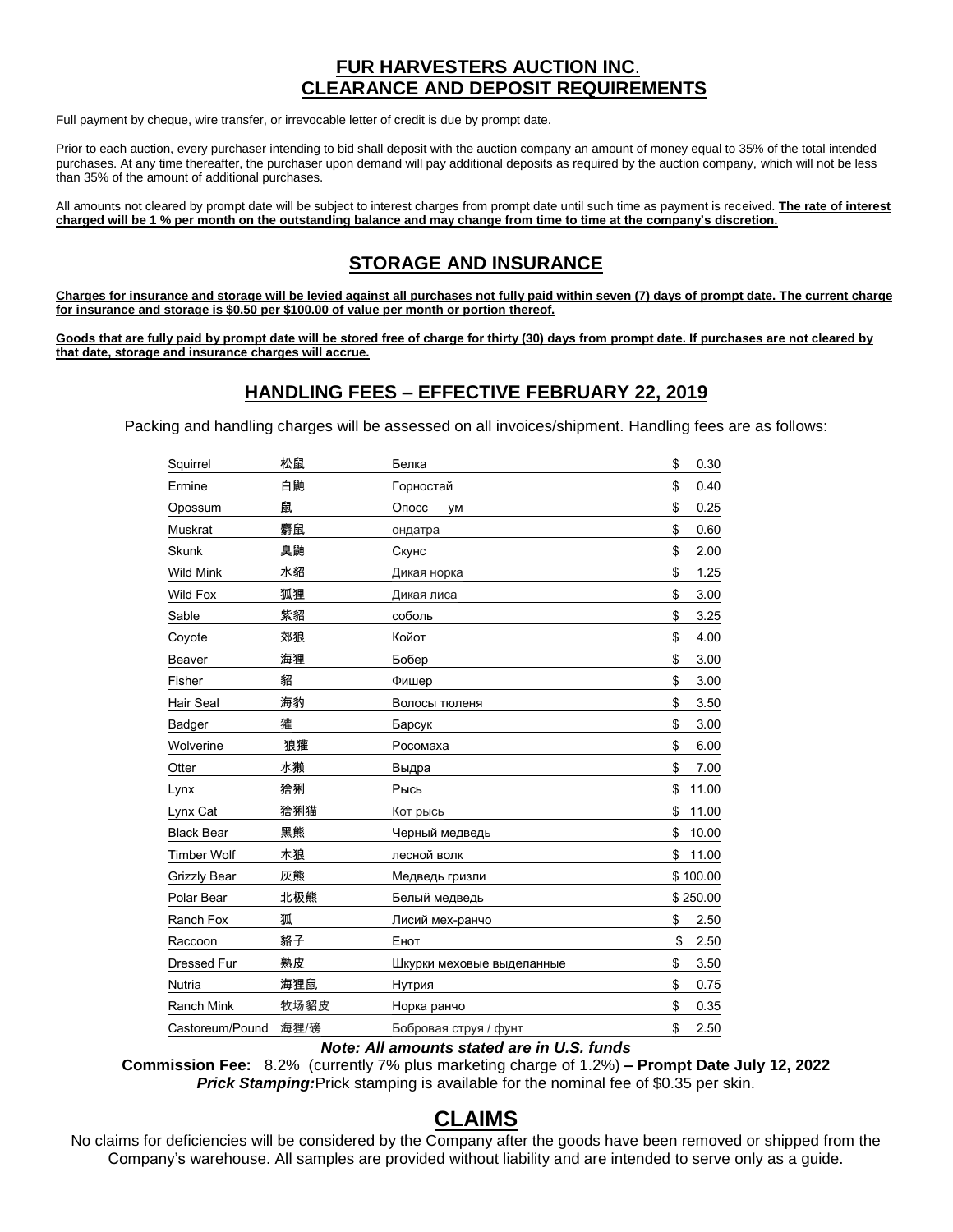# **FUR HARVESTERS AUCTION INC. CONDITIONS OF SALE**

#### 1. Definitions of Terms

In these conditions, the following expressions shall have the meanings respectively assigned to them and in each case apply to any sale by the company whether at auction or by private treaty.

- a. 'Company' means the Fur Harvesters Auction Inc;
- b. 'Auctioneer' means the person who has conduct of the auction on behalf of the company;
- c. 'Lot' means each lot of goods offered for sale by the Company:
- d. 'Consignors' means any person who is the whole or part owner of any Lot;
- e. 'Purchaser means any person (whether acting on his own behalf or as agent for another) to whom a Lot is sold by the Company and, where the context so admits, any Transferee of that Lot;
- f. 'Contract Slip' means a written confirmation of sale to be issued by the Company pursuant to Item d. of Clause 3 hereof (as the case may be);
- g. 'Transferee' means any person to whom the benefit of any Contract Slip is assigned by the Purchaser in accordance with these conditions;
- h. 'Prompt' means the date appointed by the Company as the day on which the Purchaser is required to pay for a particular lot.

#### 2. Qualification to Bid

Any person intending to bid or to purchase at any auction conducted by the Company shall, at least 24 hours prior to the commencement of that auction, comply with such requirements as the Company may impose (including, without limitation, making such arrangements for payment as the Company may require).

#### **Any person with outstanding balances from previous auctions shall qualify to bid only if he or she clears previous purchases or if alternate arrangements have been made with management prior to the commencement of the present auction.**

#### 3. General

- a. The Auctioneer positively will not accept bids from prospective purchasers who have failed to make arrangements with the Company regarding payment pursuant to Clause 2 hereof. All bids accepted and all related transactions of whatever nature shall be in terms of lawful money of THE UNITED STATES OF AMERICA in North Bay. The Purchaser shall pay an auction fee as established from time to time by the Company, (currently 7%) in addition to the purchase price. The Purchaser shall also pay a marketing charge of 1.2% of the purchase price to be used entirely to promote and secure the sale of fur skins and products made of fur skins.
- b. The highest bidder shall be the Purchaser. The bid price will be per skin. The Company may determine the minimum amount by which bids are raised. The Company reserves the right to bid either itself or through its agents, and to alter, vary or withdraw any lot or lots before or during the sale. The Company may refuse to accept the bidding of any person or persons without giving any reason therefore.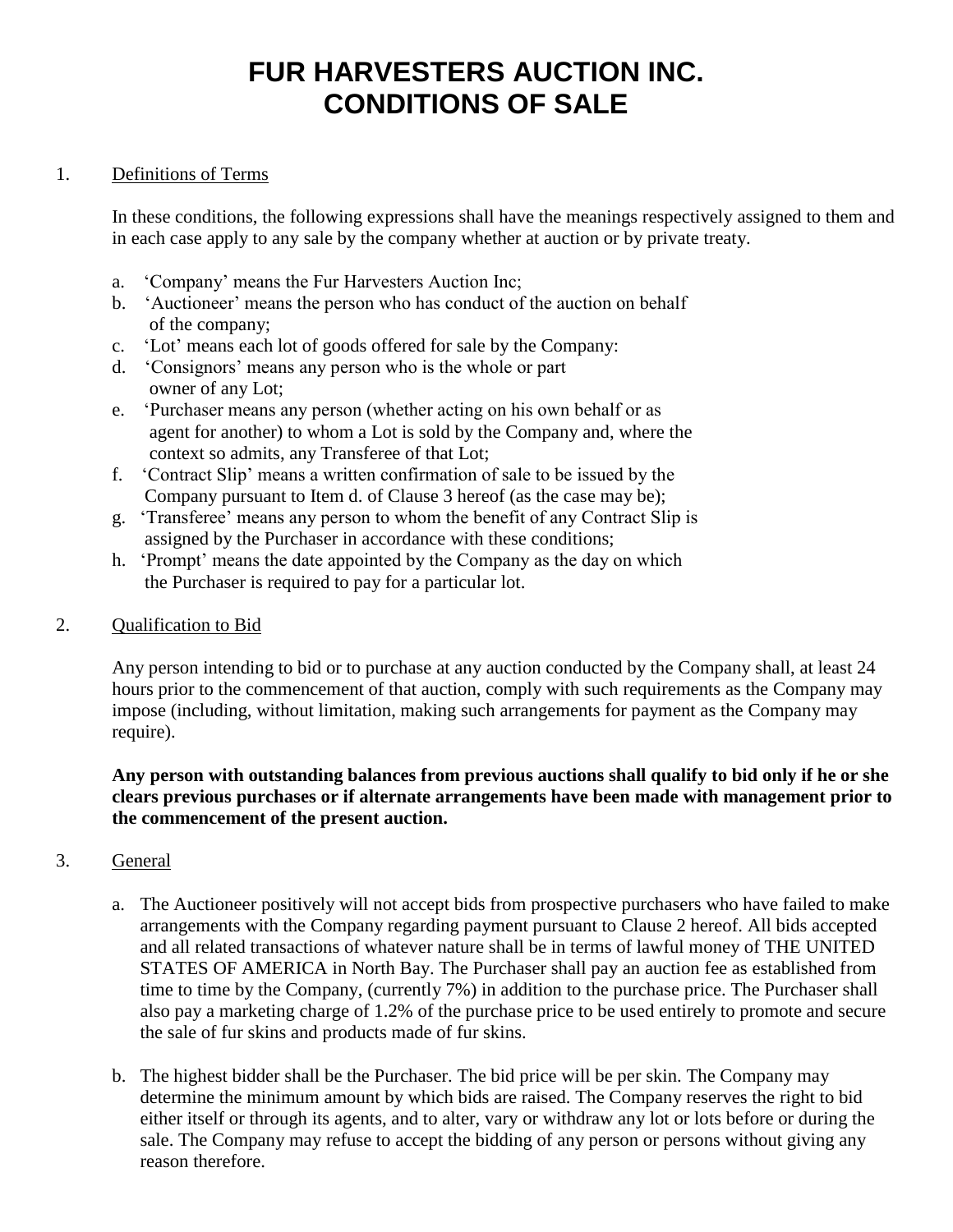- c. If any dispute shall arise in respect of the sale of any lot, or if any difference shall arise between any two or more buyers, the settlement of same shall be left to the discretion of the Auctioneer, whose decision shall be final and binding on all parties
- d. For the convenience of the Purchaser, a computer generated Contract Slip will be given immediately after each article is sold. The Contract Slip whether collected by the Purchaser or not, shall be deemed as against him to be conclusive evidence that he purchased the Lot. If there are any discrepancies the Company should be advised immediately, otherwise the Contract Slips will be assumed to be correct and subject to the conditions herewith stated. An invoice will be issued on the day of the sale or as soon as possible thereafter, including all known charges and the Purchaser will become liable for the complete amount of the invoice.
- e. All lots are sold as in their actual conditions at the fall of the hammer. All information in the sales catalogue issued to the Purchaser or his agent and all samples supplied as show bundles are provided without liability and intended to serve only as a guide in connection with the inspection which the Purchaser should perform of the merchandise prior to the auction. No warranties whatsoever express or implied are made concerning the composition of the lots, or the quality, condition, fitness or suitability of the goods or otherwise. Purchased lots must be accepted by the Purchaser "as is" regardless of any faults or imperfections. The Company pays off all encumbrances known to it from sales proceeds, but does not warrant Consignor's title.
- f. All payments shall be made to the Company and on request a formal receipt will be given for the payment by an authorized member of the Company staff. Payment to the Company will be made on or before the Prompt Date shown on the front cover of our sale catalogue issued to the Purchaser or his agent. **Prompt date July 12, 2022. Any account outstanding after the Prompt Date will be subject to an interest charge as established from time to time by the Company, currently 12% per annum on the outstanding invoice balance, pursuant to item 12 herein**.
- g. The Purchaser at this sale shall, upon demand made **before or at the time of purchase, or within 10 days of purchase**, pay a deposit as established by the Company, of not less than 35 percent, toward the purchase amount. Goods will not be released until payment has been collected in full and credited to the Company's account. Any money or merchandise, including proceeds from the sale thereof, deposited with or held by the Company for the account of any Purchaser, or any other sum existing as a credit on such account, or any collateral of security of any nature given to secure any indebtedness to the Company may be applied by the Company to such indebtedness. All outstanding balances will become a liability against the original Purchaser.
- h. Should the Purchaser make default in complying with any of these Conditions of Sale, the Company shall have the right, at its option without putting the Purchaser in default or giving him any further notice;
	- (i) to retain the goods purchased free from any claim of the Purchaser in which case all deposits and payments made by the Purchaser in respect of such goods shall be forfeited by him to the Company, or
	- (ii) to resell the goods, either at auction or private sale and to retain the proceeds thereof and in addition to recover from the Purchaser the amount of any deficiency on such resale, together with all expenses and charges amongst which will be the auction fee on the original sale, storage, insurance and interest at the prevailing rate, all calculated from the Prompt Date, or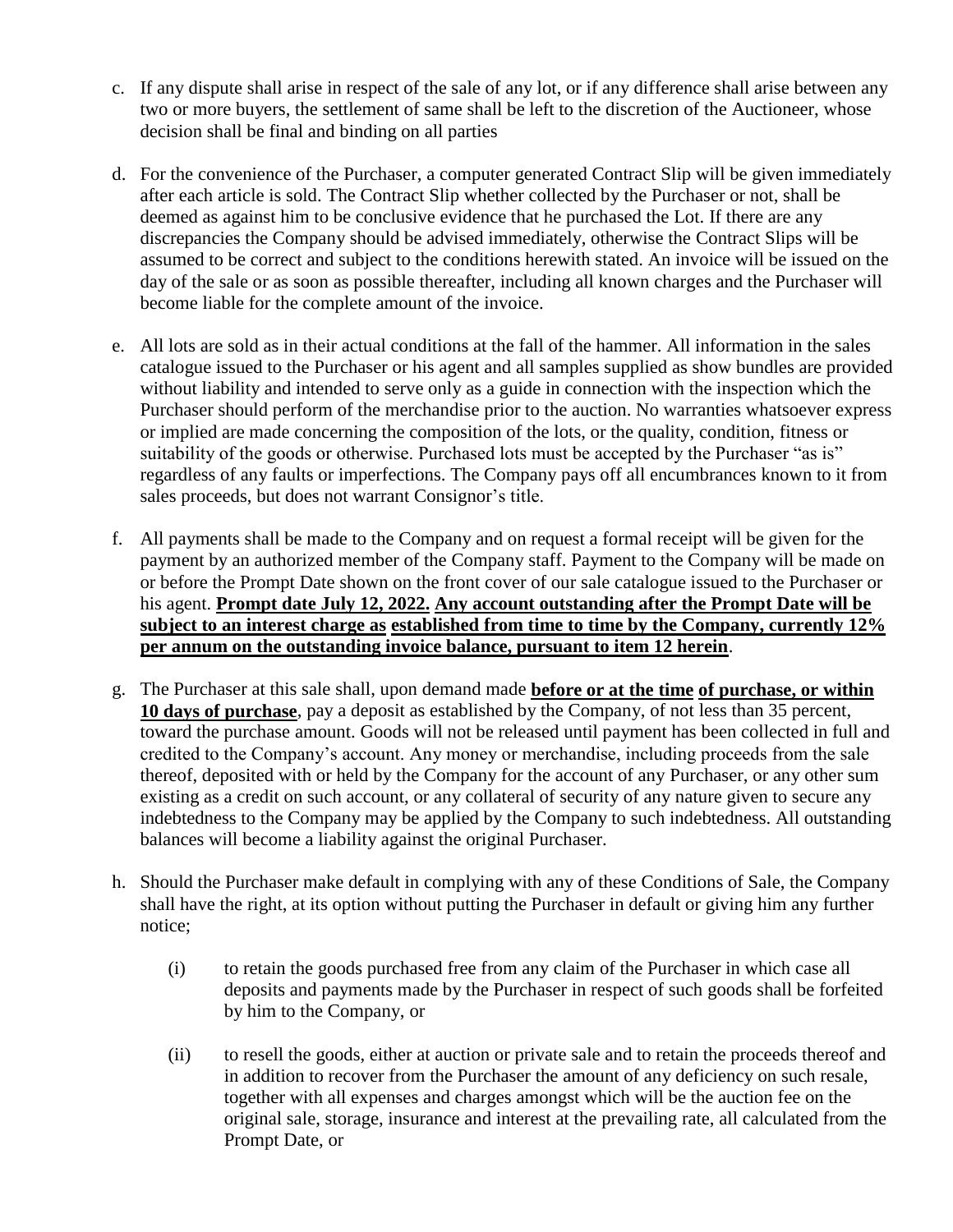(iii) to hold the goods for the account of the Purchaser and to recover from him the full amount of the purchase price, auction fee, interest, storage and insurance charges and cold storage charges as aforesaid, together with any other reasonable expense.

The Company shall at all times have a lien upon all property of the Purchaser in its possession or control for all indebtedness of the Purchaser to the Service.

- i. In the event of the Purchaser becoming bankrupt or insolvent, or making an arrangement with his creditors, or suspending payment or committing any act of bankruptcy, the Company shall have the same rights as mentioned in Item 8 herein.
- j. All contracts and disputes arising between the Company and the Purchaser shall be resolved in accordance with the laws in force in the Province of Ontario.
- k. Private Treaty sales shall be subject to additional Conditions of Sale as provided in the Private Treaty addendum.
- l. Due to fluctuation in interest rates, the Company reserves the right to make adjustments on rates of interest charged.
- m. Any additional Conditions shown in the Company's auction catalogue from time to time will also form part of these conditions of Sale.
- n. If the Company fails to exercise its rights in respect to one or more of the included conditions this will not constitute a waiver thereof by the Company but all conditions herein shall remain fully valid and applicable.
- 4. Transfer

The Company will not recognize or act upon any notice from a Purchaser of the transfer of any goods, purchased by him or another party unless such transfer is made out on one of the Company's printed forms, and unless the Company is satisfied as to the integrity of such other party and then only on the understanding that such other party accepts the goods subject to these Conditions of Sale. Further in the event of default on the part of a Transferee in the fulfillment of the Conditions of Sale respecting the transferred lots, the original Purchaser will remain responsible to the Company therefore.

#### 5. Delivery

- a. All goods shall be at the risk of the Purchaser from the fall of the hammer and the Company will not be responsible for delivery, any loss or damage to any lot or lots or part thereof, whether arising from the negligence of any persons in the Company's employ or from any other cause whatsoever, but such goods will be insured against fire free of charge under the terms of the Company's fire insurance policies until removed from its warehouse. No claim for deficiencies will be allowed by the Company after the goods have been removed from its warehouse. In view of this, the Purchaser should have a representative present at the time of counting, packing and delivery of merchandise purchased.
- b. All Purchasers exporting CITES species to the USA must either, have a valid US Import/Export License, along with a port exemption permit or, must export CITES species to a dressing plant in the USA that possesses the above permits. The Company shall not be responsible for exporting/clearing CITES species into the USA.